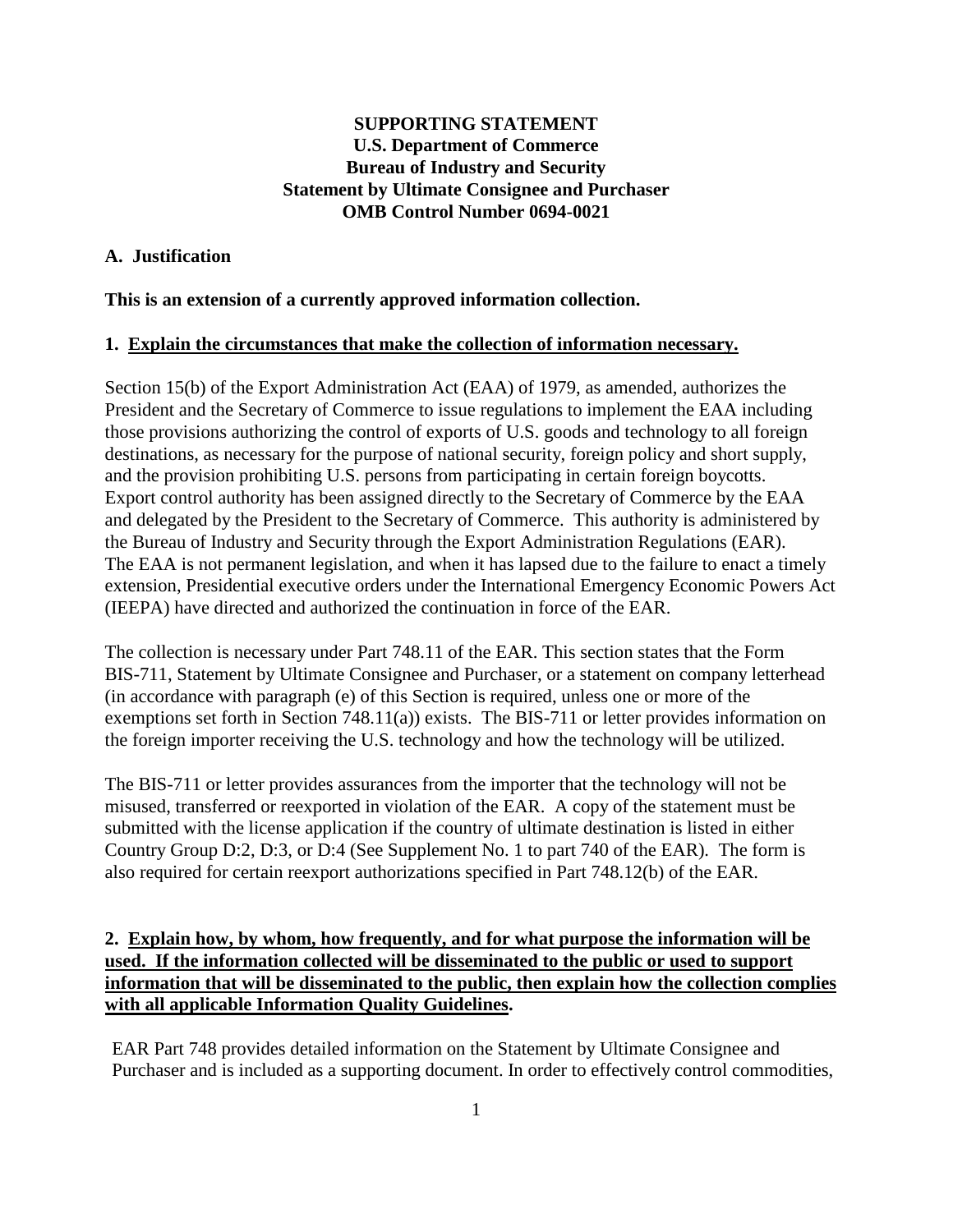BIS must have sufficient information regarding the end-use and end-user of the U.S. origin commodities to be exported. The information will assist the licensing officer in making the proper decision on whether to approve or reject the application for the license. The three principal supporting documents used by the licensing officer to evaluate the end-user are:

- (1) Import Certificate (OMB Control No. 0694-0093);
- (2) BIS-711, Statement by the Ultimate Consignee and Purchaser; or
- (3) Statement on company letterhead.

The Import Certificate (IC) is used by certain countries as part of their export control program. The BIS-711 or letter is the document for other countries that do not use the import certificate. Supporting documentation for an export license must be retained for five years.

The Section 515 Information Quality Guidelines apply to this information collection and comply with all applicable information quality guidelines, i.e., OMB, Department of Commerce, and specific operating unit guidelines.

## **3. Describe whether, and to what extent, the collection of information involves the use of automated, electronic, mechanical, or other technological techniques or other forms of information technology.**

The BIS-711 form is available for download as a fillable .pdf form on the BIS web site:

## <http://www.bis.doc.gov/licensing/BIS711.pdf>

Nearly all exporters submit this form electronically using the BIS SNAP-R system.

### **4. Describe efforts to identify duplication.**

There is no duplication of this collection. This information is not available from any other source than from the respondent.

## **5. If the collection of information involves small businesses or other small entities, describe the methods used to minimize burden.**

The form collects the minimal information required. The burden cannot be further minimized for small businesses without reducing the effectiveness of existing export controls.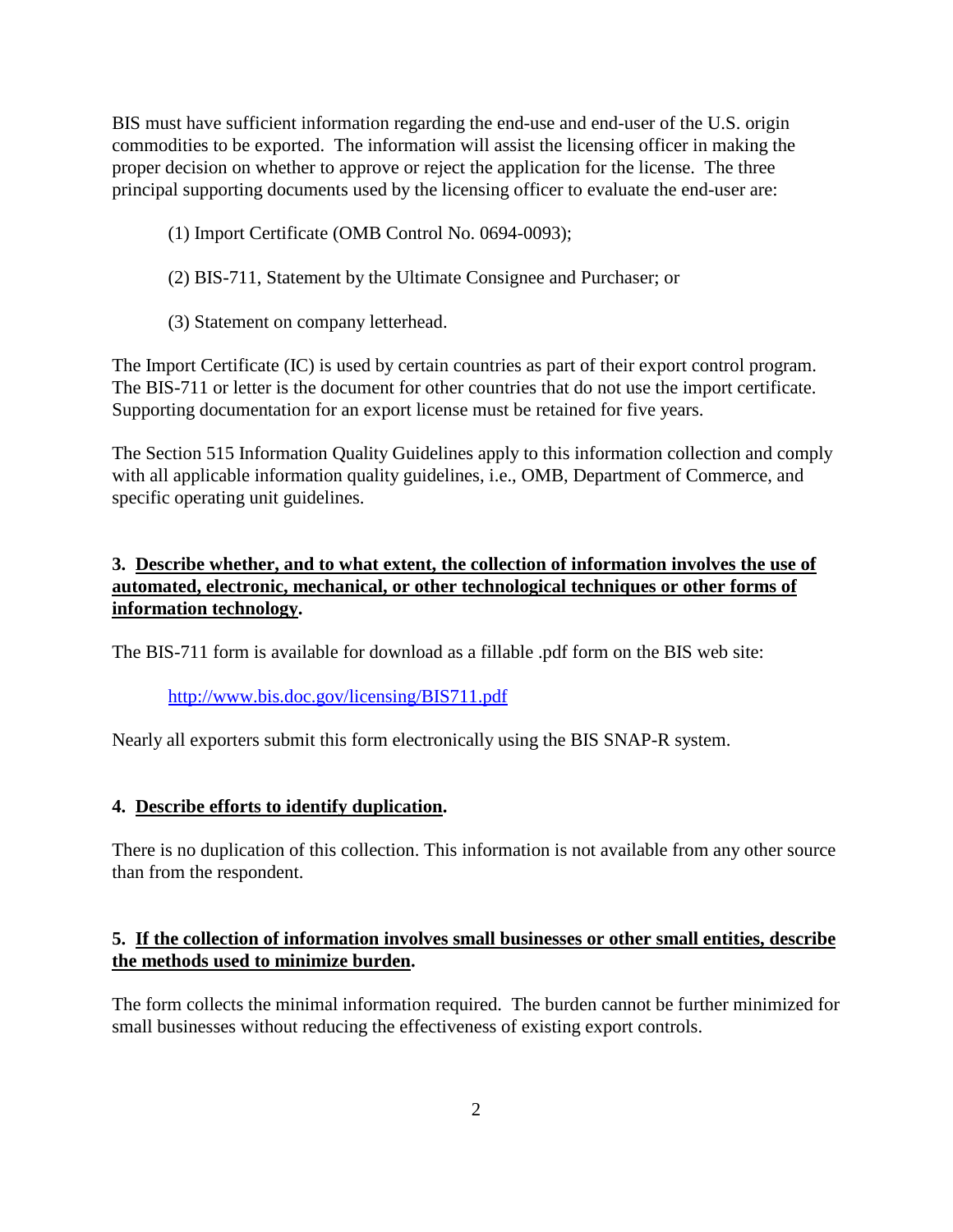# **6. Describe the consequences to the Federal program or policy activities if the collection is not conducted or is conducted less frequently.**

If the collection were conducted less frequently, there would be violations of EAR and the EAA. The diversion of controlled commodities would increase.

# **7. Explain any special circumstances that require the collection to be conducted in a manner inconsistent with OMB guidelines.**

There are no special circumstances that require the collection to be conducted in a manner inconsistent with the guidelines in 5 CFR 1320.6.

**8. Provide a copy of the PRA Federal Register notice that solicited public comments on the information collection prior to this submission. Summarize the public comments received in response to that notice and describe the actions taken by the agency in response to those comments. Describe the efforts to consult with persons outside the agency to obtain their views on the availability of data, frequency of collection, the clarity of instructions and recordkeeping, disclosure, or reporting format (if any), and on the data elements to be recorded, disclosed, or reported**.

The notice requesting public comment was published in the Federal Register on January 11, 2012 (Vol. 77, page 1666). No comments were received.

## **9. Explain any decisions to provide payments or gifts to respondents, other than remuneration of contractors or grantees.**

There is no plan to provide any payment or gift to respondents.

# **10. Describe any assurance of confidentiality provided to respondents and the basis for assurance in statute, regulation, or agency policy.**

Section 12(c) of the EAA provides for the confidentiality of this information and is stated on Form BIS-711.

# **11. Provide additional justification for any questions of a sensitive nature, such as sexual behavior and attitudes, religious beliefs, and other matters that are commonly considered private.**

There are no questions of a sensitive nature.

.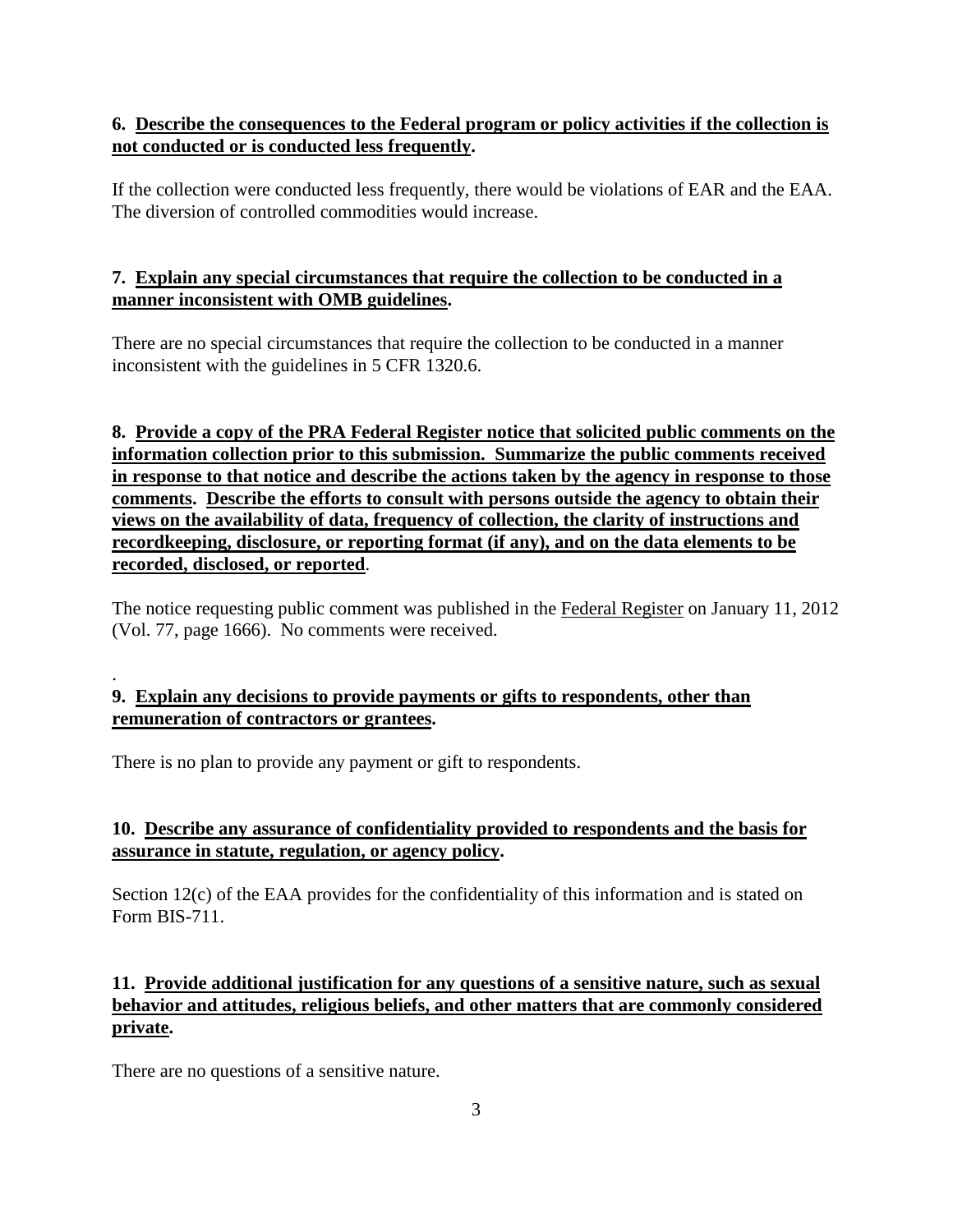### **12. Provide an estimate in hours of the burden of the collection of information.**

It is estimated that there will be **39 burden hours** for this collection of information. This estimate is based on 147 BIS-711's recorded in the Export Control Automated Support System (ECASS which process the forms) during calendar year 2011. The average time for completing the BIS-711 (or its letter equivalent) is 15 minutes. There is 1 minute recordkeeping. The total burden hours:

## **147 responses x 16 minutes/60 = 39 hours**

The labor cost to the respondents is estimated at \$1,560. This is based on a salary of \$40.00 per hour.

# **13. Provide an estimate of the total annual cost burden to the respondents or recordkeepers resulting from the collection (excluding the value of the burden hours in Question 12 above).**

This collection involves a recordkeeping requirement. For the convenience of exporters, BIS permits the storage of electronic scanned images of completed form BIS-711 (or the statement on company letterhead) in lieu of storing hard copy. BIS estimates that the cost for recordkeeping of the one-page paper or scanned file is negligible.

## **14. Provide estimates of annualized cost to the Federal government.**

It is estimated that the annual cost to the Federal Government is approximately \$160. Only about 10% of the BIS-711 forms are reviewed by licensing staff. The average time to review is 15 minutes. The average salary for licensing staff is \$40.00 per hour. The estimated cost is therefore:

## **147 x 10% = 15 applications X 15 minutes = 4 hours x \$40 = \$160**

### **15. Explain the reasons for any program changes or adjustments.**

There is a decrease in respondents/responses (from 286 to 147) and burden hours (from 76 to 39) from the current OMB inventory. The adjustment is based on a decrease in the actual number of BIS-711 forms recorded in ECASS for calendar year 2011.

## **16. For collections whose results will be published, outline the plans for tabulation and publication.**

There are no plans to publish this information for statistical purposes.